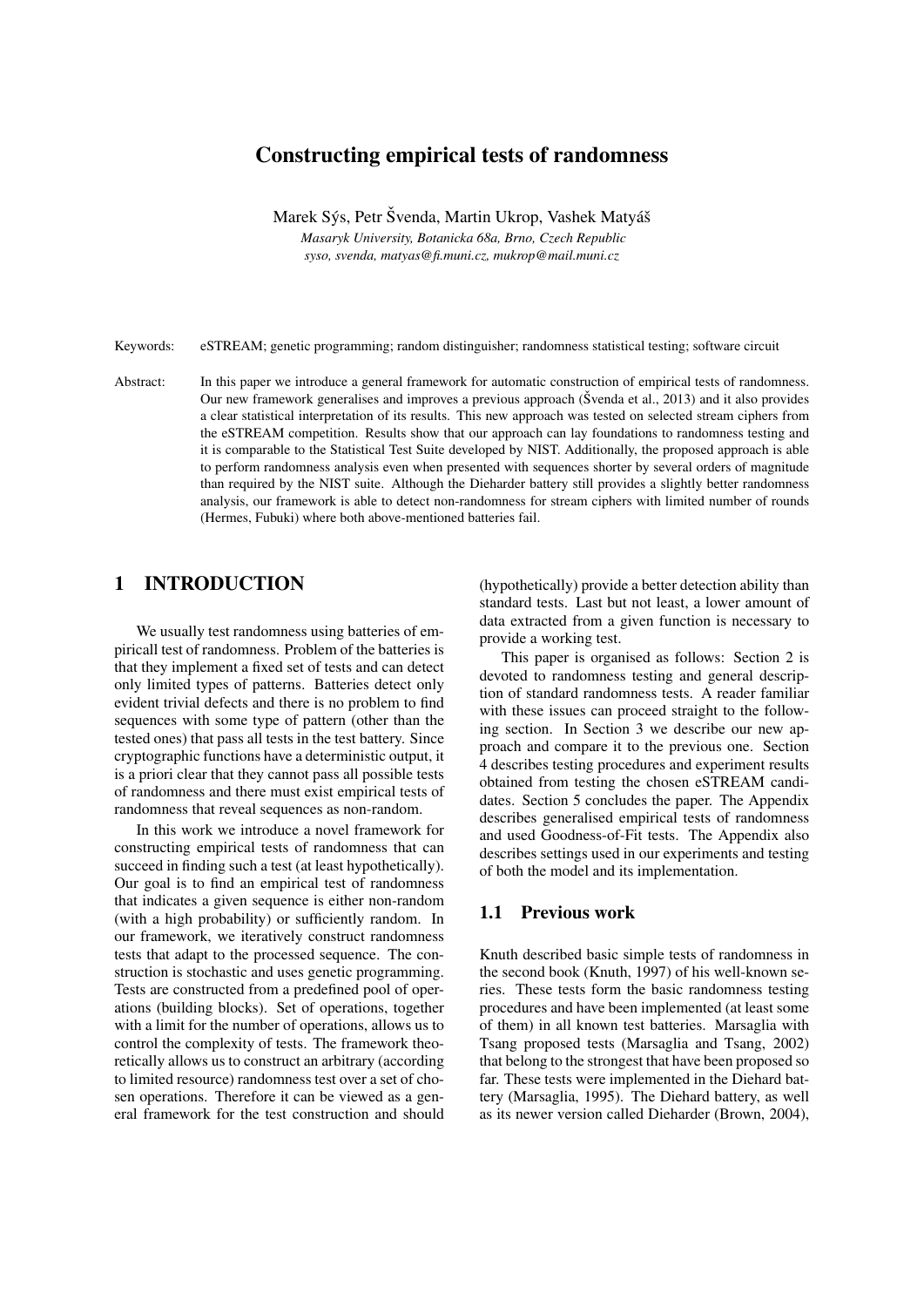is focused on testing sequences of random numbers. It consists of 20 powerful tests that work with small sample sizes padded to 32 bits. The Statistical test suite developed by NIST (Rukhin, 2010) was proposed for testing and certification of random number generators used in cryptographic applications. It consists of 15 tests with a small overlap with Diehard. The Diehard battery along with the NIST STS are the most popular tools for randomness testing.

In 2007 Lecleuyer and Simard introduced quite a strong test battery called TestU01 (L'Ecuyer and Simard, 2007). TestU01 resolves the problems of Diehard and implements a larger variety of tests than any other battery. Other test suites exist, yet they are either commercial (Crypt-X (W. Caelli, 1992)) or provide only basic testing (ENT (Walke, 1993)). Earlier work (Švenda et al., 2013) comes with the approach of distinguisher construction that we use as the grounding concept for our general framework presented in this paper.

## 1.2 Previous approach

In the work (Švenda et al.,  $2013$ ) the authors looked for a distinguisher of a bitstream produced by a cryptographic function (stream cipher) and a truly random bitstream (reference bitstream) produced by a physical source of randomness (quantum random generator (Stevanovi, 2007)). The implementation is available as an open-source project EACirc (Švenda and Ukrop, 2013).

Their distinguisher is constructed as a circuit-like software from a predefined set of operations. The circuit-like software is a small program that simulates a standard hardware circuit. It consists of wires and gates (operations) grouped into layers. The most important fact is that the functionality of the circuit (circuit-like software) can be simply changed by replacing operations in gates or by redirection of wires. This property is used for an iterative construction of distinguishers. The construction is controlled by a genetic algorithm (GA) that uses the success rate (percentage of correct answers) of distinguisher as its fitness value.

Using this approach, the authors obtained results that are somewhat comparable to those obtained by the NIST STS battery. The main problem of the previous approach is the interpretation of results. To evaluate randomness, the authors compare the computed average success rate of circuits with its reference value obtained by distinguishing two truly random bitstreams. When the reference average success rates are significantly different, it is evident that the distinguishing really works and circuits can be declared as real distinguishers. For close rates, it is hard to decide whether a small difference of success rates was caused by GA and its stochasticity or a weak distinguisher was found. In the new approach we give clear statistical interpretation of results and we magnify sensitivity of randomness test.

# 2 Randomness testing

Empirical tests of randomness fall under the standard statistical model – statistical hypothesis testing. Tests formulate a  $H_0$  hypothesis "the bitstream is random" and an alternative hypothesis "the bitstream is not random". Each randomness test is defined by the test statistic *S*, which is a real-valued function of a numeric sequence. Tests are evaluated by comparing the *P*-value (computed from the test statistic value) with a chosen significance level  $\alpha$ . For the *P*-value computation, it is necessary to know an exact distribution of *S* under hypothesis  $H_0$  or at least its close approximation.

### 2.1 Standard tests of randomness

All standard tests of randomness are defined by the test statistic *S* carefully chosen to minimize the probability (β) of the Type II error (acceptance of  $H_0$  for a non-random bitstream) for a fixed significance level  $\alpha$  (probability of Type I error, rejection of  $H_0$  for a random bitstream).

Note 1. *It should be noted that we do not construct standard empirical tests of randomness since S is constructed randomly and Type II error is not minimized.*

A *P*-value is computed from the "observed" test statistic a value *sobs* using a theoretical distribution of test statistic values under the  $H_0$  hypothesis. This reference distribution is determined by mathematical methods. It represents the distribution of test statistic values for random bitstreams. The significance level of standard tests is usually set to  $\alpha = 1\%$ . This means that standard tests accept the  $H_0$  hypothesis if the *P*-value is greater than  $\alpha = 0.01$ . In such case we conclude that the examined bitstream is random with respect to the analysed feature.

Note 2. *Besides acceptance (pass) and rejection (fail) of the H*<sup>0</sup> *hypothesis, Diehard tests can also give a third result – weak. Diehard tests provide two-tailed testing with the treshold*  $\alpha = 0.5\%$  *for weak data and* 0.1% *for non-random data (failed).*

Each standard test of randomness can be performed using the  $\chi^2$  test (Sheskin, 2003). It suffices to apply an appropriate categorisation function *C* to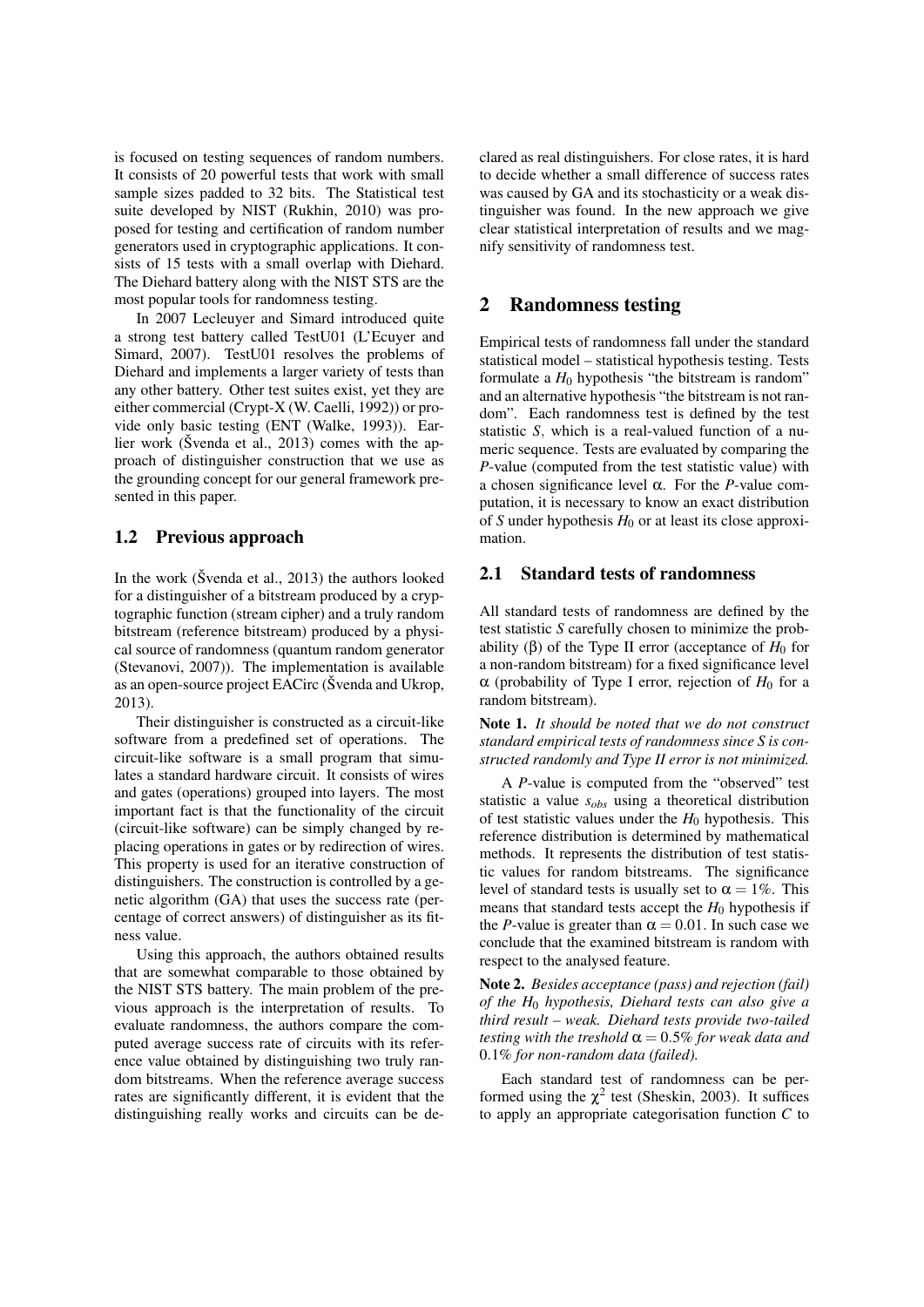the analysed bitstream and to compare the obtained results with the expected results. Standard tests of randomness can be implemented using an appropriate categorisation function *C* in the following steps:

- 1. Computation of observed frequencies: According to the purpose of the test, apply the function *C* to an adequate blocks of the bitstream *B*. Based on the function result, categorise each block and compute (observed) frequencies for each category.
- 2. Expected frequencies estimation: Estimate exact probabilities for each category if *C* would be applied to blocks of an infinite truly random bitstream. Using estimated probabilities, compute corresponding expected frequencies for a finite bitstream of a given length (length of *B*).
- 3. Evaluation: Use the  $\chi^2$  test to compare observed and expected frequencies.

More detailed explanation and a general description of standard tests can be found in Section B of the Appendix.

Each standard randomness test in the equivalent  $\chi^2$  form is fully defined by the function *C* and by this function is applied to the bitstream. In order to describe the general test we need to describe the general function *C*. In fact, we need to answer the following questions:

- Can the categorisation function *C* be described generally?
- How to apply function *C* to the bitstream?

To answer these questions, let us have a look at standard tests. In the BlockFrequency and Monobit tests different blocks of a fixed length are mapped to disjoint categories. In more complicated tests, such as Rank test, Linear Complexity test or Spectral test, the function *C* transforms the bitstream (or its parts) into other structures (matrix, LFSR, etc.) and after that it categorises them. Evidently, there is no simple generalisation of the *C* function functionality. On the other hand, we can identify several common properties of functions used in standard tests. All functions *C* process blocks of bits of a fixed length. Moreover, the number of resulting categories is small and therefore *C* can be simulated by a function with a small output. We have two situations with respect to the input size. Processed blocks are either quite long (1/100 of the length of *B*) or very small (several bits).

To answer the second question we made an observation that *C* is usually applied to consecutive nonoverlapping blocks of the bitstream (original or transformed).

# 3 NEW APPROACH

Our goal is to construct simple tests of randomness that indicate a given bitstream to be non-random with a high confidence (small *P*-value). We aim to construct randomness tests in their general form (see Section B of the Appendix) defined by a categorisation function *C*. We assume functions *C* with a small input size (up to 1000 bits) that are applied to non-overlapping blocks of the bitstream. Since tests can be also viewed as distinguishers from random bitstreams, we can use an implementation (EACirc project ( $\text{\r{S}}$ venda and Ukrop, 2013)) of the previous approach (Švenda et al., 2013). In fact, we try to improve the previous approach and to give a clear statistical interpretation of its results. Our new approach is based on ideas and principles used in standard empirical tests of randomness combined with the distinguisher construction.

### 3.1 Test construction

In the previous approach, the authors looked for distinguishers represented by circuit-like software while in the new approach, we look for distinguishers based on empirical tests of randomness. For this purpose, we have slightly modified the previous implementation. In the new implementation (EACirc2), the circuit  $C'$  represents a categorisation function  $C$  that defines the test of randomness. The new implementation could be divided into two modules: The first module, genetic algorithm module (GA), controls the construction of randomness tests (categorisation functions *C*). This module was taken from the previous approach without changes. The new second module, test of randomness module (TR), undertakes the testing of randomness based on the categorisation function *C* represented by the circuit. The GA module controls the evolution of circuits  $C'$ . The TR module uses circuits  $C'$  (categorisation function) for computation of fitness values for GA. Both modules work with circuits  $C'$  with fixed size input (*n* bits) and output (*m* bits).

Test construction is iterative and one iteration can be described by the following pseudocode:

- 1. The GA module sends evolved categorisation functions  $C$  (circuits  $C'$ ) to the TR module.
- 2. The TR module uses  $C'$  to test randomness of a given bitstream (its part) and sends computed *P*-values back to the GA module.
- 3. The GA module takes the *P*-values and uses them as fitness values for evolving of the next generation of circuits.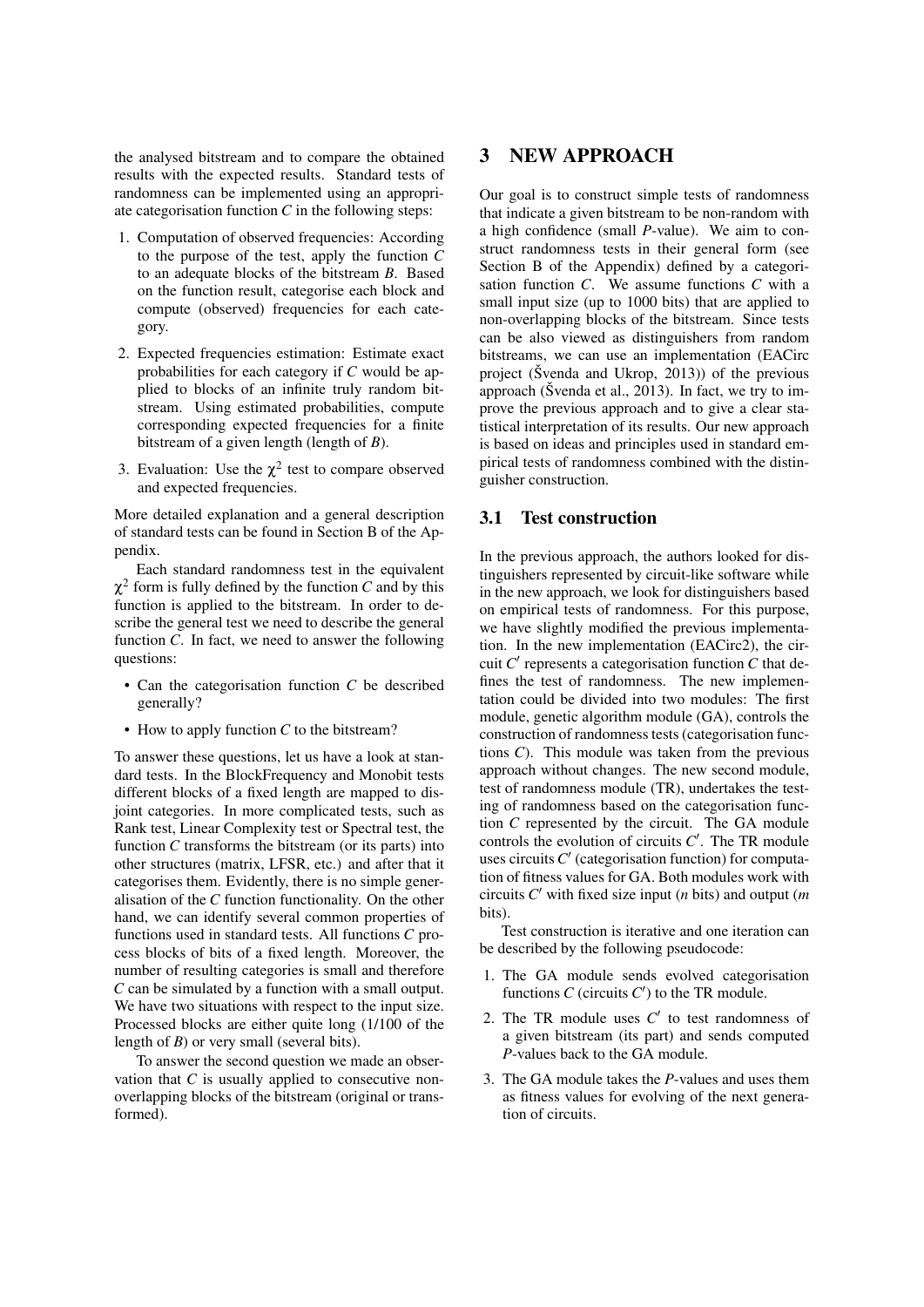The GA controls evolution of functions *C* in order to minimize *P*-values.

# 3.2 TR module

In the TR module, the circuit  $C'$  is used for randomness testing according to the general testing procedure described more precisely in Section B of the Appendix. The testing procedure consists of the following three steps:

- 1. computation of observed frequencies,
- 2. estimation of expected frequencies,
- 3. evaluation.

In the first step, we apply the circuit  $C'$  to the analysed bitstream and we obtain observed frequencies (a histogram of results). In the second step, we compute the exact expected (theoretical) frequencies. The prediction of exact frequencies is for a general circuit  $C'$  without uniform distribution of the output a hard task. Therefore we use an estimation of the expected frequencies instead. A close estimate of expected frequencies can be obtained if we apply  $C'$  to a sufficiently long truly random bitstream generated by a physical source of randomness. In the third step, we use one sample Pearson's  $\chi^2$  test (Sheskin, 2003) to compare observed and expected frequencies and to compute the *P*-value of the test.

We have undertaken basic experiments and realised that for a sufficiently close estimate of expected frequencies we need to apply  $C'$  to a very long random bitstream. However, for practical reasons,  $C'$ is applied only to a short bitstream. To solve problems occurring from inaccurate approximation of expected frequencies, obtained and expected frequencies can be compared using a two-sample test. In our approach, we use the two-sample  $\chi^2$  test from (NIST, 1993) since the distribution of test statistic values for two-sample  $\chi^2$  tests is also the  $\chi^2$  distribution.

Now we describe the final version of the TR module in more detail. Let us assume that circuit  $C'$  has  $n$ bits of input and an *m*-bit output. In the TR module,  $C'$  is applied to non-overlapping blocks of the size  $n$ . In the practice, we divide the bitstream *B* to blocks *Bi* , called test vectors of the length of *n* bits. In fact, the TR module processes two bitstreams. The first bitstream  $(B)$  is the bitstream we want to test for randomness. The second (reference) bitstream *R* (produced by a physical source of randomness) is used for computation of expected frequencies. For simplicity, we assume bitstreams *R*,*B* of the same length. Thus corresponding sets of test vectors  $R_i, B_i$  have the same size denoted by *k*. The TR module computes the *P*-value for the test vectors  $R_j, B_j, j \in \{1, \dots, k\}$ as follows:

- 1. Computation of observed frequencies: The categorisation function *C* represented by the circuit  $C^j$  is applied to all test vectors  $B_j$ ,  $j \in \{1, \dots, k\}$ . Frequencies  $o_i$  for each category (defined by resulting value  $O_i$  of C) are computed using  $o_i =$  $|\{B_j, j \in \{1, \cdots, k\} : C(B_j) = O_i\}|.$
- 2. Expected frequencies estimation: Expected frequencies are computed by the same way from the test vectors  $R_i$  of the truly random bitstream, i.e.,  $e_i = |\{R_j, j \in \{1, \cdots, k\} : C(R_j) = O_i\}|.$
- 3. Evaluation: Two-sample  $\chi^2$  test is used to compute the test statistic value defined as

$$
s_{obs} = \sum_{i=1}^{2^m} \frac{(o_i - e_i)^2}{o_i + e_i}.
$$

### 3.3 GA module

As was stated before, we used GA module from previous EACirc project ( $\check{\text{S}}$  venda and Ukrop, 2013). In this section we describe GA on general level only. More details about GA module can be found in (Svenda et al., 2013).

The GA module controls the evolution of circuits  $C'$  based on fitness values ( $P$ -values) computed in the TR module. In the GA module, test vectors are changed in order to prevent overlearning of circuits to a specific bitstream. The evolution consists of two phases: learning and testing. These two phases periodically alternate during the evolution. In the learning phase, test vectors are fixed and circuits are evaluated according to them. In the testing phase, the test vectors are changed and the TR module computes *P*-values from these new test vectors. The learning phase lasts for a fixed number of iterations (generations). The testing phase lasts a single iteration. This iteration starts a new learning phase with new test vectors.

More precisely, let *f* (frequency of changing test vectors) denotes the number of generations in each learning phase, then test vectors are changed in each *l f*-th iteration (population of circuits) for some integer *l*. Thus learning phases start in *l f*-th iteration and end in the  $((l + 1)f - 1)$ -th iteration. Testing phases are performed in the iterations *i f* for some integer *i*.

#### 3.4 Results and their interpretation

Results of our approach consist of series of *P*-values computed during the whole evolution (e.g., 30000 generations). The interpretation of computed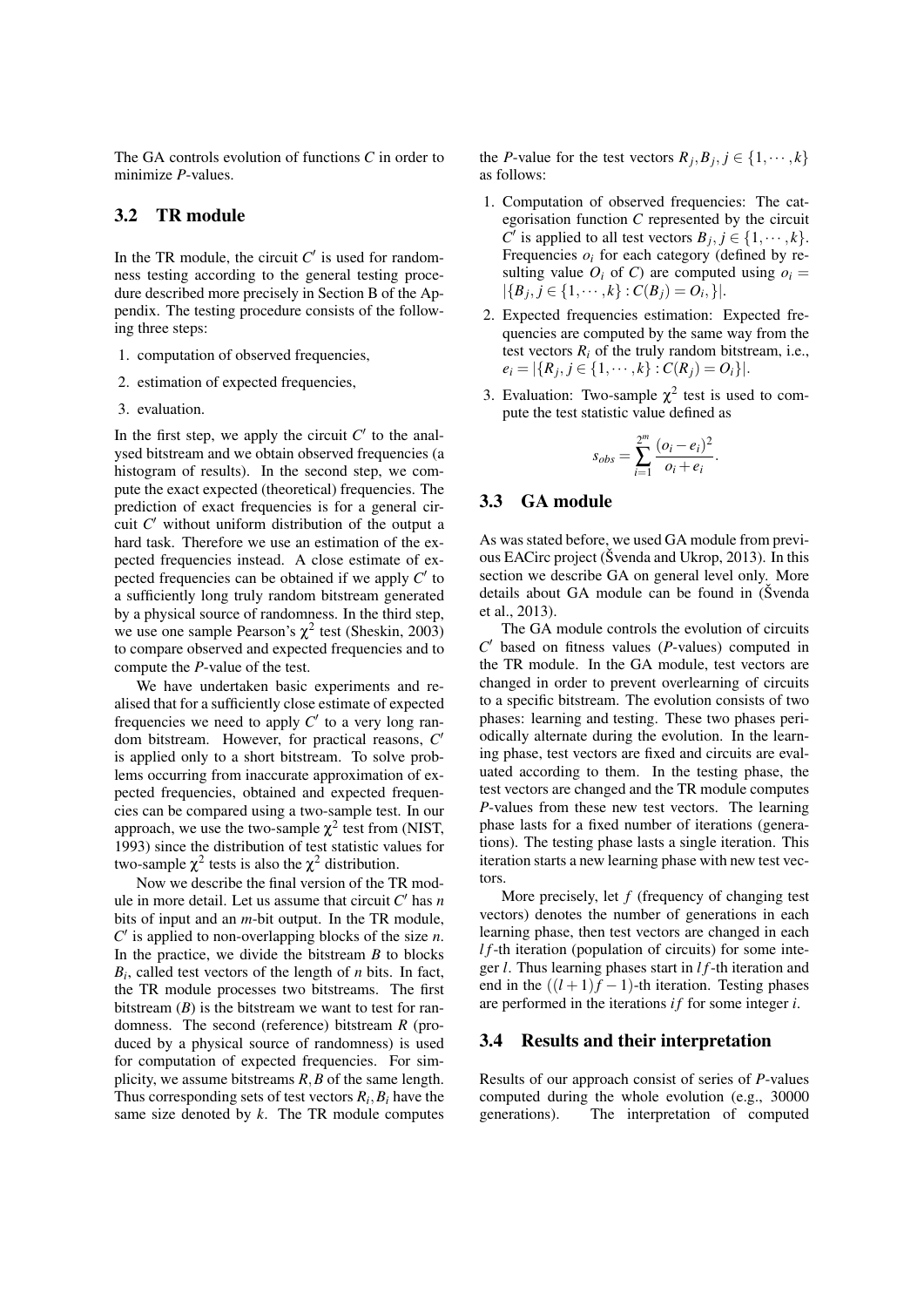*P*-values is based on the fact that for a true  $H_0$  hypothesis *P*-values are uniformly distributed in the interval  $[0,1]$ . This is, in fact, true for all statistical tests as well as for the tests of randomness.

Of course, the basic criterion of statistical testing must be fulfilled: "Analysed data must be taken from a random sample." In our case, this criterion can be interpreted as independence between the circuits (statistical tests) and test vectors. Since circuits are evolved according to test vectors, test vectors are independent from circuits only in the testing phases, where test vectors just changed. For clear interpretation we can use only one *P*-value computed in the testing phase. The reason is that circuits are partially correlated and thus *P*-values computed from a given set of test vectors are also correlated. Let  $P_i$  denotes set of all *P*-values computed in *i*-th generation. During the evolution sets  $\mathbb{P}_1, \mathbb{P}_2, \cdots, \mathbb{P}_{30000}$  of *P*-values are computed. Let  $P$  denotes the set of  $P$ -values  $P =$  ${P_1, P_2, \cdots, P_{30000/f}}$ , where each *P*-value  $P_i \in \mathbb{P}_{if}$  is taken from different testing phase (iteration *if*). In the case of a true  $H_0$  hypothesis each  $P_i$  is taken from uniformly distributed set  $\mathbb{P}_{if}$  on the interval [0, 1]. In such case all *P*-values in the set *P* are also uniformly distributed on the interval [0,1].

For testing uniformity of *P*-values, we use the Kolmogorov-Smirnov (KS) test described in Section A of the Appendix. Of course, KS computes its own *P*-value that can be compared to the significance level (chosen as  $\alpha = 5\%$ ) to evaluate the KS test. Since *P*-values computed by the KS test could be smaller than α even for uniformly distributed *P*-values, we prefer to repeat the whole process several (*r*) times. For a proper and clear statistical interpretation we test whether 5% of *P*-values computed by the KS test from different sets *P* are smaller than the chosen significance level  $\alpha = 5\%$ . In practice, we do not compute the *P*-value of the KS test, but use another approach. We compare the KS statistic value with the critical statistic value  $D = \frac{1.36}{\sqrt{t}}$  computed for  $\alpha = 5\%$  (see Section A.3 of the Appendix) and for the set  $P = \{P_1, \dots, P_t\}$  where  $t > 35$ .

# 4 Experiments

In this section we describe settings and results of performed experiments. We used our approach for randomness testing of bitstreams produced by selected stream ciphers from the eSTREAM project. Truly random data used for test vectors were produced by the Quantum Random Bit Generator Service (Stevanovi, 2007). We did all experiments with the new open-source implementation of EACirc2 project that can be found with previous EACirc and other testing tools and under following link (Švenda and Ukrop, 2013).

For expermiments we used following parameters of GA module:

- 1. circuit resources:
	- input length  $n = 128$  bits, output length  $= 8$  bits,
	- number of layers = 4, maximum number of connectors to gate  $= 4$ ,
	- set of operations = Byte XOR, AND, NOR, NAND, NOT;
- 2. GA setting:
	- population size  $= 1$ , crossover probability  $= 0$ , mutation probability  $= 0.05$ ,
	- number of generations *gen* = 30000, frequency of changing test vectors  $f = 100$ , number of test vectors  $k = 500$ ,
	- fitness value  $= P$ -value of the test  $C'$  applied to test vectors.

Most of the parameter values were taken from the previous work (Svenda et al.,  $2013$ ) in order to compare our new approach with the previous one. It should be noted that results strongly depend on the character of examined data and therefore it is quite difficult to find an optimal setting. However, sensitivity of the tests is given by resources of the circuits. In general, the more resources (larger input/output length, more layers, etc.) means better results. On the other hand, it also means more time needed for execution. Parameters such as output length, set of operations and fitness function were changed to improve the detecting ability of tests and to get results in reasonable time. More details about the settings can be found in Section C of the Appendix.

Before testing stream ciphers, we performed experiments that confirmed correctness of the statistical model and its implementation. More details about the implementation and model testing can be found in Section D of the Appendix. We tested a reference situation – randomness testing of a random bitstream. The model expects that a set of 300 (*gen*/ *f*) *P*-values is uniformly distributed on the interval [0,1] for each run of the algorithm. We performed 1000 runs, 49 out of which failed the KS test for uniformity. This is in a good agreement with the statistical model since 4.9%(=49/1000) is almost identical to expected value  $\alpha = 5\%$  of the KS test.

After testing the model and its implementation we used our approach for randomness analysis of bitstreams produced by stream ciphers Grain, Decim, Fubuki, Hermes, LEX, Salsa20, TSC9 and Hermes with a limited number of rounds. Results of our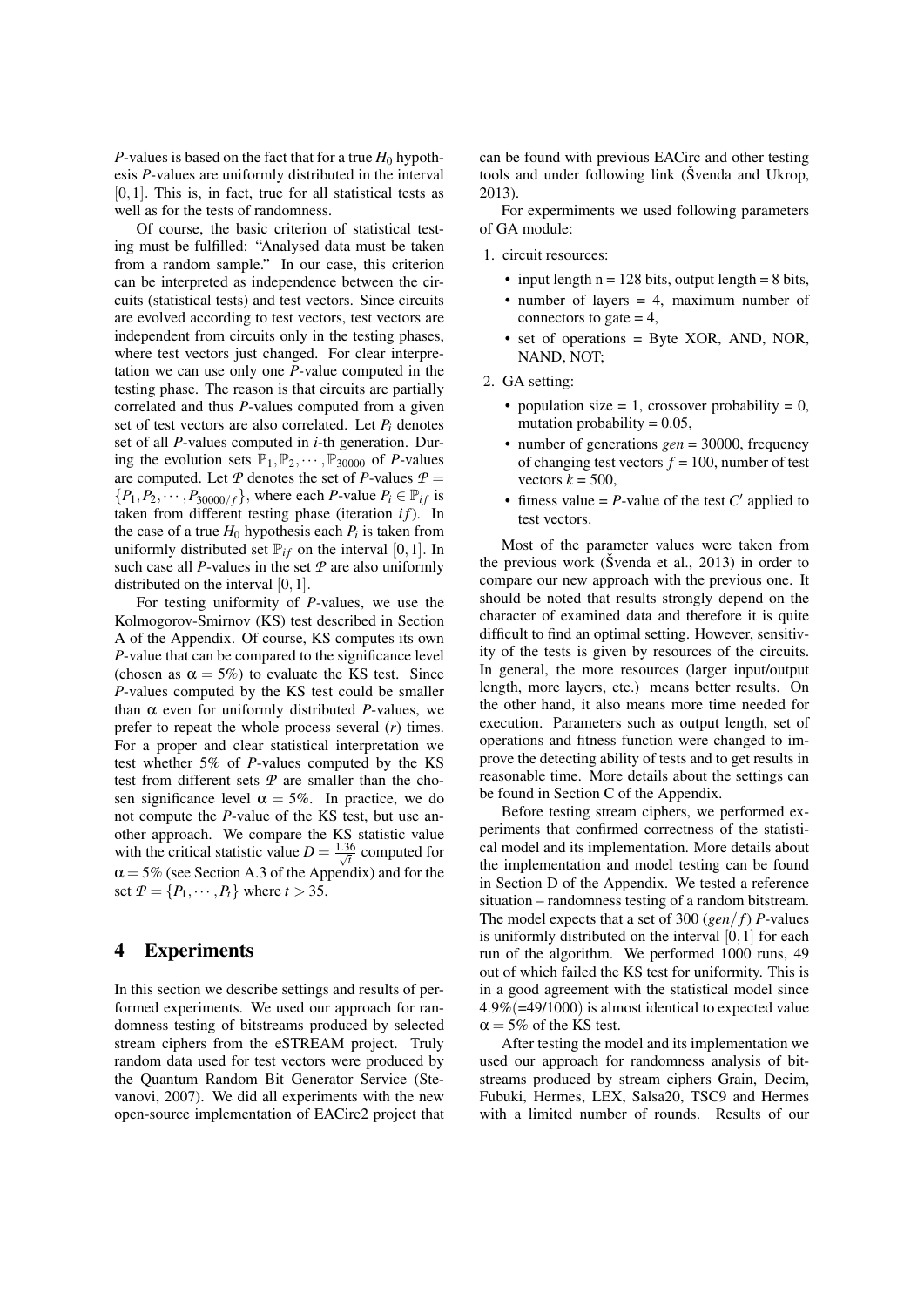approach (EACirc2) are summarised in tables together with results of previous approach (EACirc), Dieharder battery (version 3.31.1) and NIST STS (version 2.1). Results of the Dieharder battery, NIST STS and previous approach are taken from (Svenda et al., 2013).

Each cell in the Dieharder battery or NIST STS column represents the number of tests that detected non-randomness in the given bitstream. Since Dieharder tests provides three levels of evaluation (pass, weak, fail, see NOTE 2 in section 2.1), values 1, 0.5, 0 respectively, were assigned to these levels and sum over all tests was taken. There were 20 tests from the Dieharder battery and 162 tests (tests with different parameters ( $\text{\r{S}}$ venda et al., 2013)) from NIST STS with chosen significance level  $\alpha = 1\%$  for both batteries. Cells in the EACirc column represent average success rates (percentage) of constructed distinguishers with 52% as the reference value obtained when distinguishing between two random bitstreams. Cells in the EACirc2 column represent percentage of runs for which the set of the *P*-values failed the KS test for uniformity with the significance level  $\alpha = 5\%$ as the reference value (theoretical and practical). Note that values in different columns are not directly comparable and must be compared to different reference values. These reference values (0, 0, 52, 5) of particular (Dieharder, NIST, EACirc, EACirc2) columns are obtained from tests performed over the random sequence. We will get values (20,162,100,100) in the case of a 'totally' non-random sequence.

| Rounds | Dieharder | <b>NIST</b> | EACirc | EACirc2 |
|--------|-----------|-------------|--------|---------|
|        | 20.0      | 162         | .00    | 100     |
|        |           | 62          | .00    | 00      |
|        |           |             | ເາ     |         |

Table 1: Results for Grain.

| Rounds | Dieharder | <b>NIST</b> | EACirc | EACirc2 |
|--------|-----------|-------------|--------|---------|
|        | 20        | 162         | 100    | 100     |
|        | 19.5      | 162         | 54     | 100     |
|        | 19        | 162         | 53     | 100     |
|        | 16.5      | 83          | 52     | 100     |
|        | 15.5      | 83          | 52     | 92      |
|        |           |             | 52     |         |

Table 2: Results for Decim.

| Rounds | Dieharder | <b>NIST</b> | EACirc | EACirc2 |
|--------|-----------|-------------|--------|---------|
|        |           |             |        |         |
|        |           |             |        |         |

Table 3: Results for FUBUKI.

| Rounds   Dieharder   NIST | EACirc | EACirc2 |
|---------------------------|--------|---------|
|                           |        |         |
|                           |        |         |

Table 4: Results for Hermes.

| Rounds | Dieharder | <b>NIST</b> | EACirc | EACirc2 |
|--------|-----------|-------------|--------|---------|
|        |           | 162         | 100    | 00      |
|        | 16        | 161         | 100    | l00     |
|        | L9.3      | 161         | 100    |         |
|        |           |             |        |         |

Table 5: Results for LEX.

| Rounds | Dieharder | <b>NIST</b> | EACirc | EACirc2 |
|--------|-----------|-------------|--------|---------|
|        | 14.5      | 161         |        | იი      |
|        | 14.5      | 161         |        |         |
|        |           |             |        |         |

Table 6: Results for Salsa20.

| Rounds  | Dieharder | <b>NIST</b> | EACirc | EACirc2 |
|---------|-----------|-------------|--------|---------|
| $1 - 8$ | 20        | 162         | 100    | 100     |
|         | 19        | 161         | 100    | 100     |
| 10      | 18        | 149         | 100    |         |
| 11      | 10        |             | 52     |         |
| 12      |           |             | 52     | 13      |
| 13      |           |             | 52     |         |

Table 7: Results for TSC.

Results in the EACirc2 column that were obtained from 100 runs (repetitions  $r = 100$  of whole testing process) shows that our approach is significantly better than the previous approach EACirc (Svenda et al., 2013). While the Dieharder battery is still a slightly better tool for randomness testing compared to our approach, we achieve results comparable to those of NIST STS. Results of testing FUBUKI with 1 round, Hermes with 2 rounds, LEX with 4 rounds and TSC with 12 rounds indicate that EACirc2 detects non-randomness in some cases where NIST STS and Dieharder batteries, and previous approach (EACirc), fail. We tested the above-mentioned ciphers again with an additionally increased number of runs  $(r =$ 1000) in order to confirm previous results. We obtained results: 6.4% for FUBUKI, 6.4% for Hermes, 5.9% for LEX and 4.3% for TSC. Results confirm that our approach clearly detected non-randomness for Hermes with 2 rounds and FUBUKI with 1 round.

# 5 Conclusion

We have proposed a general design for the construction of empirical tests of randomness. Our new ap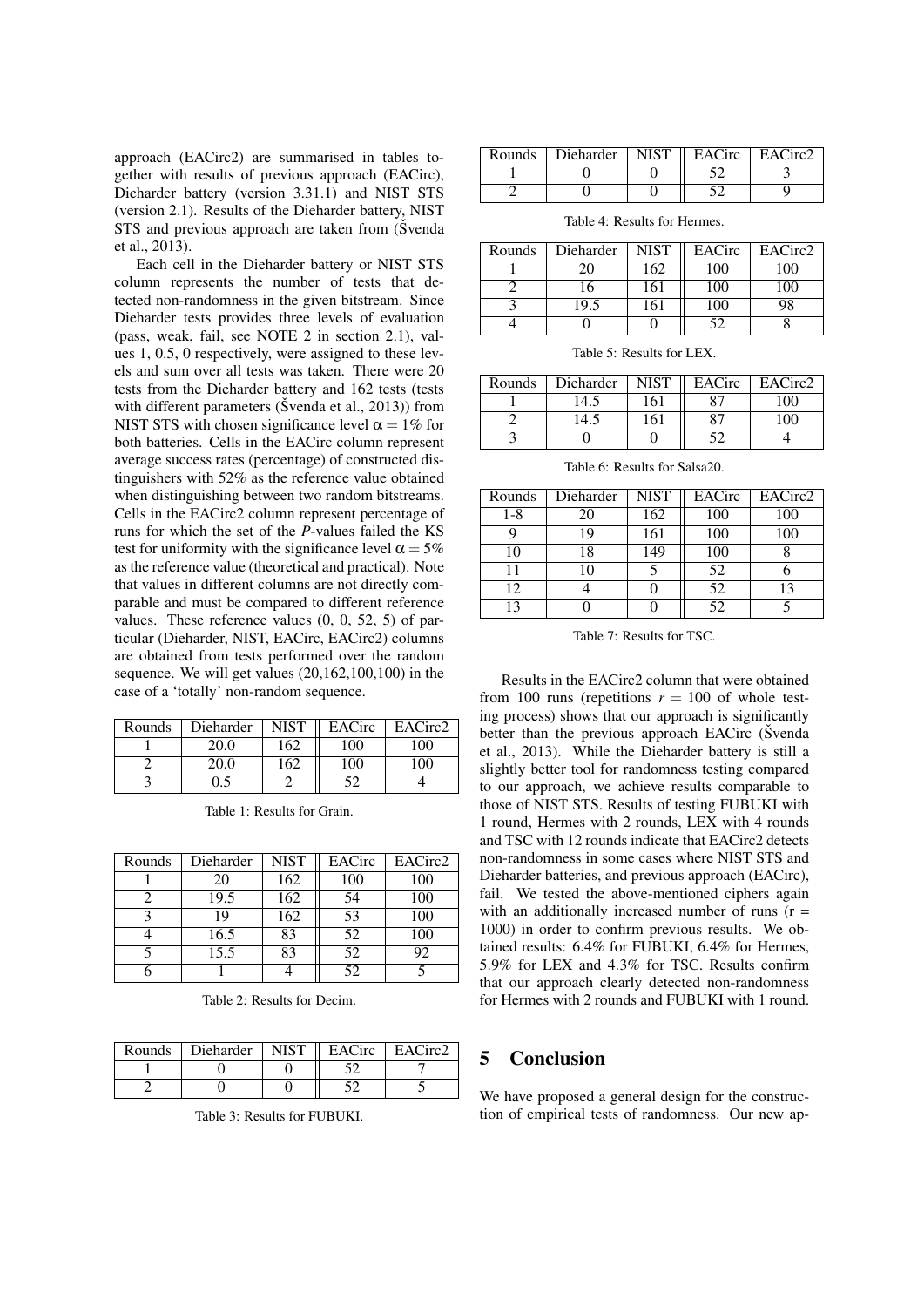proach is based on work ( $\check{S}$ venda et al., 2013) and improves it in two ways. It gives a clear statistical interpretation of its results and improves efficiency and success rate of the distinguisher (test of randomness) construction. We have tested our approach on several stream ciphers (with a reduced number of rounds) taken from the eSTREAM competition. Obtained results imply that our approach provides a significantly stronger randomness analysis than the previous one. Moreover, we have been able to detect nonrandomness in some bitstreams (Hermes reduced to 2 rounds, FUBUKI reduced to 1 round) that fully pass standard batteries Dieharder and NIST STS. While the Dieharder battery is still a slightly better tool for randomness testing than our approach, we achieve results comparable to those of the NIST STS battery. Our future work will cover randomness testing of eS-TREAM ciphers and SHA-3 candidates with various settings of our approach.

### Acknowledgement

The first author was supported by the Ministry of Education, Youth, and Sport project CZ.1.07/2.3.00/30.0037 – Employment of Best Young Scientists for International Cooperation Empowerment. Other authors were supported by the Czech Science Foundation, project GAP202/11/0422.

# REFERENCES

- Brown, R. G. (2004). Dieharder: A random number test suite, version 3.31.1.
- Knuth, D. E. (1997). *The Art of Computer Programming, Volume 2 (3rd Ed.): Seminumerical Algorithms*. Addison-Wesley Longman Publishing Co., Inc., Boston, MA, USA.
- L'Ecuyer, P. and Simard, R. (2007). TestU01: A C library for empirical testing of random number generators. *ACM Trans. Math. Softw.*, 33(4).
- Marsaglia, G. (1995). The marsaglia random number CDROM including the diehard battery of tests of randomness. http://www.stat.fsu.edu/pub/ diehard/.
- Marsaglia, G. and Tsang, W. W. (2002). Some difficult-topass tests of randomness. *Journal of Statistical Software*, 7(3):1–9.
- NIST (1993). Two-sample  $\chi^2$ http: //www.itl.nist.gov/div898/software/ dataplot/refman1/auxillar/chi2samp.htm.
- Rukhin, A. (2010). A statistical test suite for the validation of random number generators and pseudo random number generators for cryptographic applica-

tions, version STS-2.1. *NIST Special Publication 800- 22rev1a*.

- Sheskin, D. J. (2003). *Handbook of parametric and nonparametric statistical procedures*. crc Press.
- Stevanovi, R. (2007). Quantum random bit generator service. http://random.irb.hr/.
- $\check{S}$ venda, P. and Ukrop, M. (2013). EACirc project, https://github.com/petrs/eacirc.
- Švenda, P., Ukrop, M., and Matyáš, V. (2013). Towards cryptographic function distinguishers with evolutionary circuits. In *SECRYPT*, pages 135–146. SciTePress.
- W. Caelli, e. a. (1992). CryptX package documentation. Technical report, Information Security Research Centre and School of Mathematics, Queensland University of Technology. http://www.isrc.qut.edu. au/resource/cryptx/.
- Walke, J. (1993). Ent a pseudorandom number sequence test program. http://www.fourmilab.ch/ random/.
- Zhang and Jin. Incomplete gamma function. http://www. crbond.com/math.htm.

# APPENDIX

### A Goodness-of-Fit tests

The family of Goodness-of-Fit tests can be formally divided into two main classes. According to the number of analysed samples we talk about one-sample tests or two-sample tests. The one sample Goodnessof-Fit test measures how well a given sample fits a statistical model (expected distribution). The twosample test analyses whether two samples came from the same distribution. Two of the most frequently used statistical tests are Pearson's  $\chi^2$  test (Sheskin, 2003) and Kolmogorov-Smirnov (KS) test (Sheskin, 2003).

# A.1  $\chi^2$  test

The  $\chi^2$  test is typically used for testing whether the observed frequency distribution fits the theoretical distribution. This test is applied to categorised (binned) data and test statistics depended on the data categorisation. In the test we assume that observations of some events fall into *k* mutually exclusive categories. The one sample  $\chi^2$  test statistic is defined as

$$
\chi^2=\sum_{i=1}^k\frac{(o_i-e_i)^2}{e_i},
$$

where  $o_i$  denotes the frequency in the *i*-th cathegory. The *P*-value of the test is computed using the refer-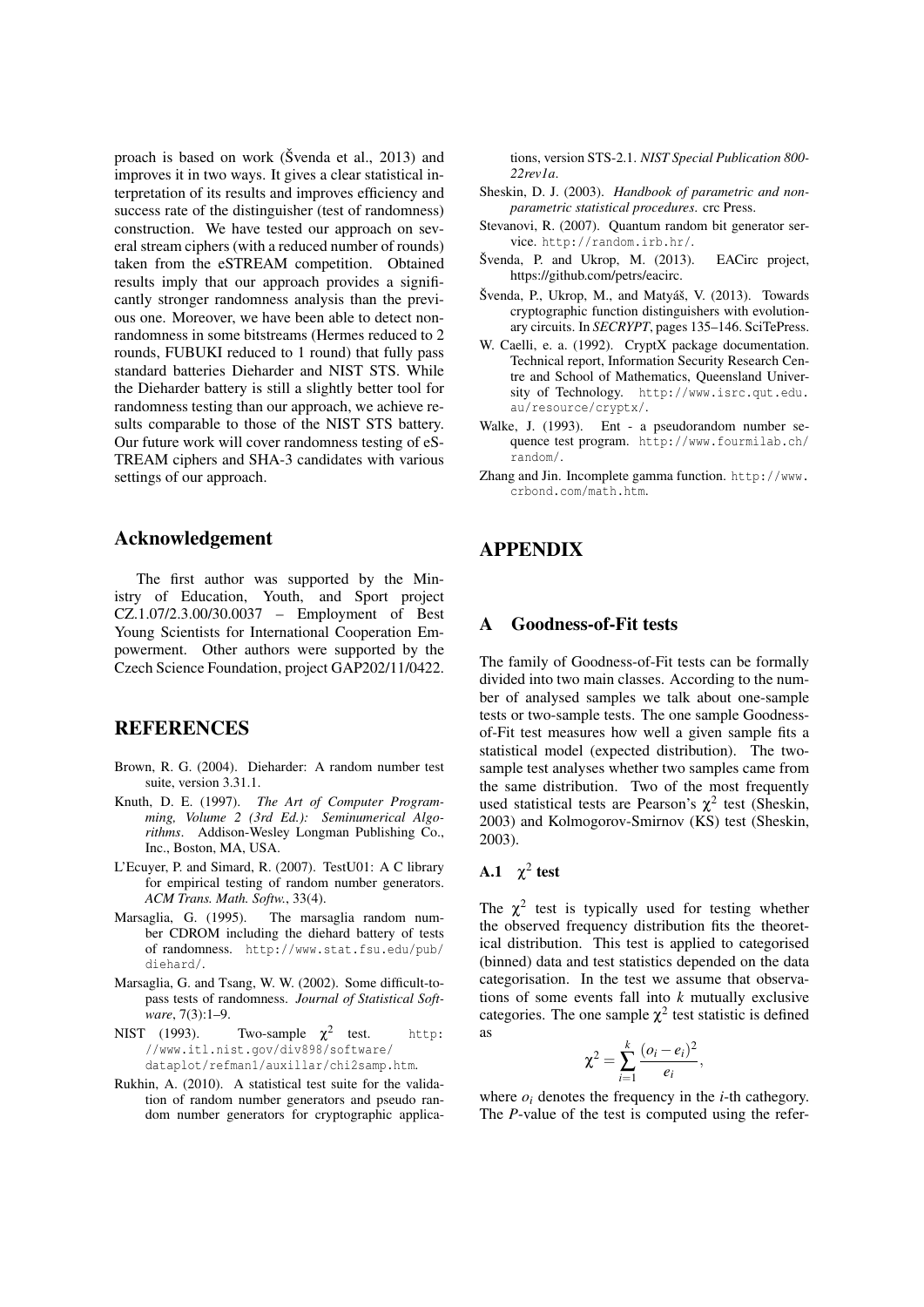ence  $\chi^2$  distribution that is determined by the degree of freedom  $(k-1)$ .

Note 3. *In practice, P-value is computed from* χ 2 *test statistic by the gamma function and the incomplete gamma function. We tested several open-source implementations of the incomplete gamma function, but most of them are inaccurate for extremal arguments (close to zero, greater than 200). We use the implementation of the incomplete gamma function from (Zhang and Jin, ) that produces correct values for arbitrary arguments.*

The  $\chi^2$  test uses distribution with *k* categories that closely approximates binary distributed variable  $(k =$ 2) or multinomially distributed variable  $(k > 2)$ . For a sufficient approximation of a multinomial variable, frequency in each category should be greater than 5, *i.e.,*  $e_i$  ≥ 5 for all *i* ∈ {1, · · · , *k*}.

# A.2 Two-sample  $\chi^2$  test

In our approach we use a two-sample  $\chi^2$  test (NIST, 1993) that compares the distributions of two samples since expected frequencies *e<sup>i</sup>* can not be approximated closely. The test statistic for the two-sample  $\chi^2$ test changes to  $\chi^2 = \sum_{i=1}^k \frac{(o_i - e_i)^2}{e_i + o_i}$  $\frac{\partial i - e_i}{\partial i}$ . The reference distribution is also the  $\chi^2$  distribution with *d* − 1 degrees of freedom. In the two-sample  $\chi^2$  test, *d* represents the number of non-empty categories  $(o_i + e_i > 0)$ . Moreover, for a correct analysis using the two-sample  $\chi^2$  test, it is required that the sum  $o_i + e_i$  should be at least 5. Thus only categories with  $o_i + e_i \geq 5$  are used for computation of the test statistic value.

#### A.3 Kolmogorov-Smirnov test

The one sample Kolmogorov-Smirnov (KS) (Sheskin, 2003) test is a more universal Goodness-of-Fit test than the  $\chi^2$  test since it can be used also for testing continuous distributions. The KS test compares an empirical distribution of the sample with the reference distribution using the cumulative distribution functions (CDF). Let  $\bar{F}(x)$  denotes an empirical CDF, then  $\bar{F}(x)$  is defined as  $\bar{F}(x) = Pr(X < x)$ . The KS test statistic *D* is defined by  $D = \sup_{x \in R} |\overline{F}(x) - F(x)|$ , where  $F(x)$  denotes the expected value of the cumulative distribution. We use the KS test for testing the uniformity of *P*-values  $(P_i, i \in \{1, 2, \dots, t\})$  on the interval [0,1]. In a such discrete case the CDF has the form

$$
\bar{F}(t) = \frac{\#i : P_i < x}{t}.
$$

For sorted *P*-values  $P_1 \leq P_2 \leq \cdots \leq P_t$  we can write  $F_t(x) = i$  iff  $P_i \leq x$  and  $P_{i+1} > x$ . Reference CDF is defined on the interval of our interest as  $F(x) = x$ .

The KS test statistic  $D$  can be computed as  $D =$  $\max_{i=1}^{t-1} (\max(|\frac{i}{t} - P_i|, |\frac{i+1}{t} - P_i|)).$  For our computations we use the critical value  $D_{\alpha}$  of the significance level  $\alpha = 0.05$  that can be computed as  $D_{0.05} = \frac{1.36}{\sqrt{t}}$ for  $t > 35$ .

#### B General description of standard tests

For better understanding of general tests, we first describe a standard test of randomness. In the standard tests, statistic *S* is applied to the bitstream to obtain the test statistic value *sobs*. This value is used for computation of the corresponding *P*-value. To clarify the testing procedure, let us take the simplest randomness test, the Monobit test from NIST STS (Rukhin, 2010).

Example 1. *The Monobit test looks for irregularities in the proportion of counts of ones and zeros in a sequence. The Monobit test is defined by the test statisfic*  $S = \frac{S_n}{\sqrt{n}}$ *. The value*  $S_n$  *is computed as an absolute value of difference of count of ones and zeros in the bitstream of the length n. The value S<sup>n</sup> is computed as*  $S_n = \left| \sum_{i=1}^n \varepsilon_i \right|$ , *for*  $\varepsilon_i \in \{1, -1\}$  *(zero bits converted*  $to -1$ ). The reference distribution (under  $H_0$  hypoth*esis) of the test statistic (for large n) is half normal. The test uses er f c*() *function for computation of the P*-value from normal distributed  $\frac{s_{obs}}{\sqrt{2}}$ .

*Let us assume a bitstream*  $\varepsilon = 1011010101$  *with the length*  $n = 10$ *. Using the previous expressions, we can compute*  $S_n = 2$  *and the statistic test value*  $s_{obs} = \frac{2}{\sqrt{10}}$ . *To compute the P-value we apply the erf c*() *function to*  $\frac{s_{obs}}{\sqrt{2}}$  *and we finally get* 

$$
P-value = erfc\left(\frac{2}{\sqrt{10}}\right) = 0.52708926.
$$

Evaluation of the  $H_0$  hypothesis from the previous example can be also done using other appropriate statistical tests. The Monobit test of randomness checks whether the frequencies  $o_i$  of zeros  $(o_0)$  and ones  $(o_1)$  in a sequence fit to the expected theoretical frequencies  $e_i$ . We can therefore use any one sample Goodness-of-Fit test such as the  $\chi^2$  test or the KS test.

The Monobit test for the bitstream of the length *n* can be evaluated by the  $\chi^2$  test as follows:

- 1. Computation of observed frequencies: take each bit of the analysed bitstream, categorise it according to its value (0 or 1) and compute the frequency for each category ( $o_0 = 4$ ,  $o_1 = 6$ ).
- 2. Expected frequencies estimation: estimate probabilities of bits for a truly random infinite bitstream  $(p_0 = p_1 = 0.5$  for zeros and ones) and use them to compute the expected frequencies for a bitstream of the given length ( $e_0 = e_1 = 5$ ).